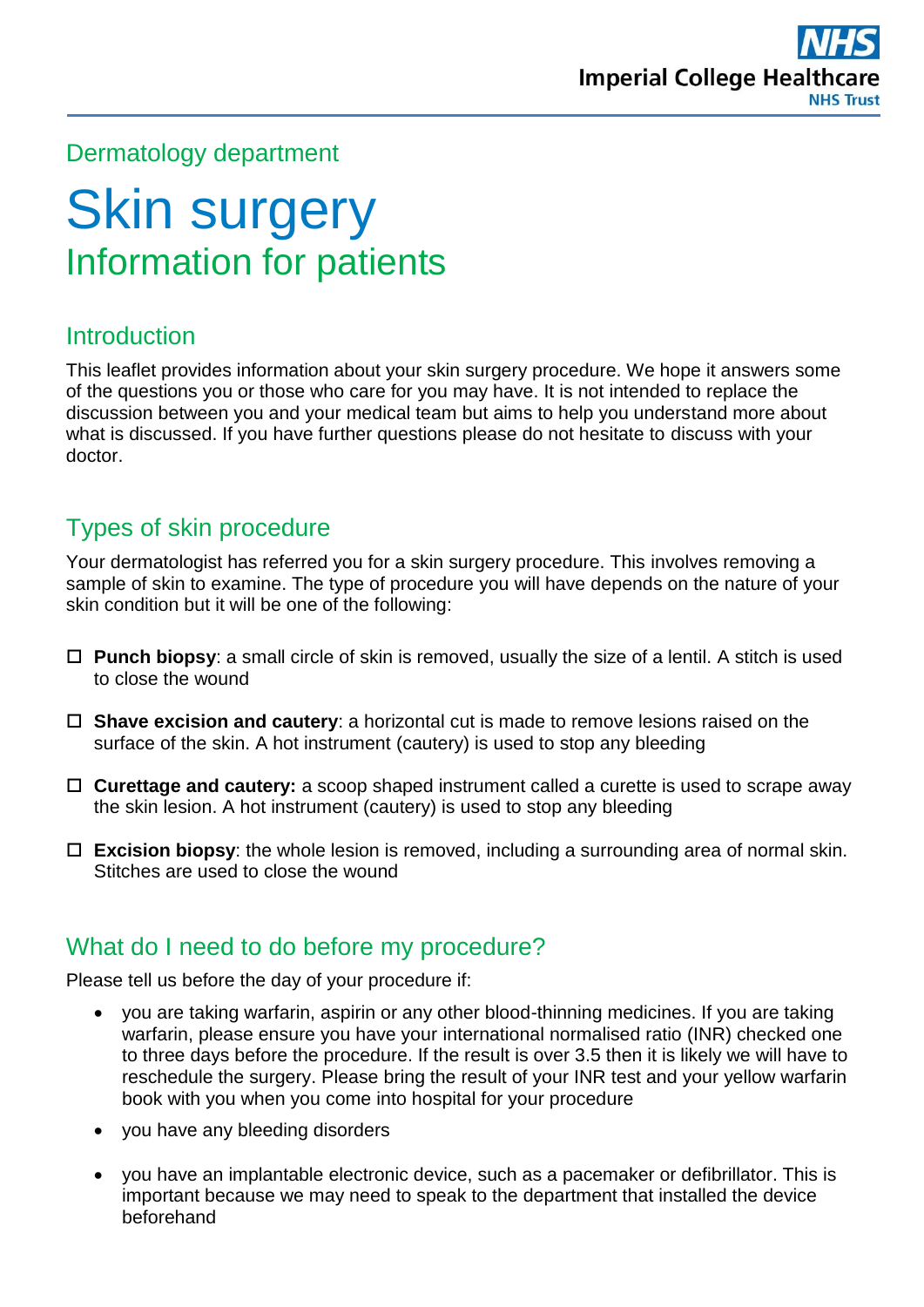# On the day of the procedure

You can eat and drink (non-alcoholic) fluids as normal. Please take any other regular medicines as normal.

If you are having a procedure on your scalp, please make sure that your hair is free from any hair products such as hair spray, mousse or gel. This is because we may use a hot instrument (cautery) to stop any bleeding and these products can sometimes be flammable (catch fire). A scalp biopsy often requires more than one sample to be taken.

If you are having a procedure on your finger or toe nails, please remove any nail varnish (including clear nail varnish).

If the procedure is elsewhere on your body, we advise that you wear loose or comfortable clothing so that your clothes do not rub the wound afterwards.

We will ask you to keep your wound dry for at least 48 hours after the procedure so please have a shower or bath beforehand.

#### What will happen when I arrive at hospital?

Please arrive on time for your appointment. We cannot guarantee that the procedure will go ahead if you are late.

When you arrive, please remind the doctors or nurses about any medications you are taking, any allergies you may have, if you are pregnant, or if you have an implantable electronic device. Please bring any information about your implantable electronic device with you.

You will have the opportunity to ask questions before the operation. The doctor or nurse will explain what it involves and discuss potential problems that you may experience afterwards. We will ask you to sign a consent form to confirm that you understand the information provided and that you agree to go ahead with the procedure.

You may need to change into a hospital gown to protect your clothing or for us to gain better access to the part of your body where the procedure will take place.

#### What does the surgery involve?

You will have your procedure in the surgical room in the outpatient clinic. A doctor and nurse will be present. Surgery usually takes 20-30 minutes, but occasionally it may take longer.

We will give you a local anaesthetic injection to numb the skin. The local anaesthetic may sting but this will only last a few seconds. You may feel pressure and movement whilst the procedure is being carried out. The skin sample will be removed and then the wound will be closed or sealed.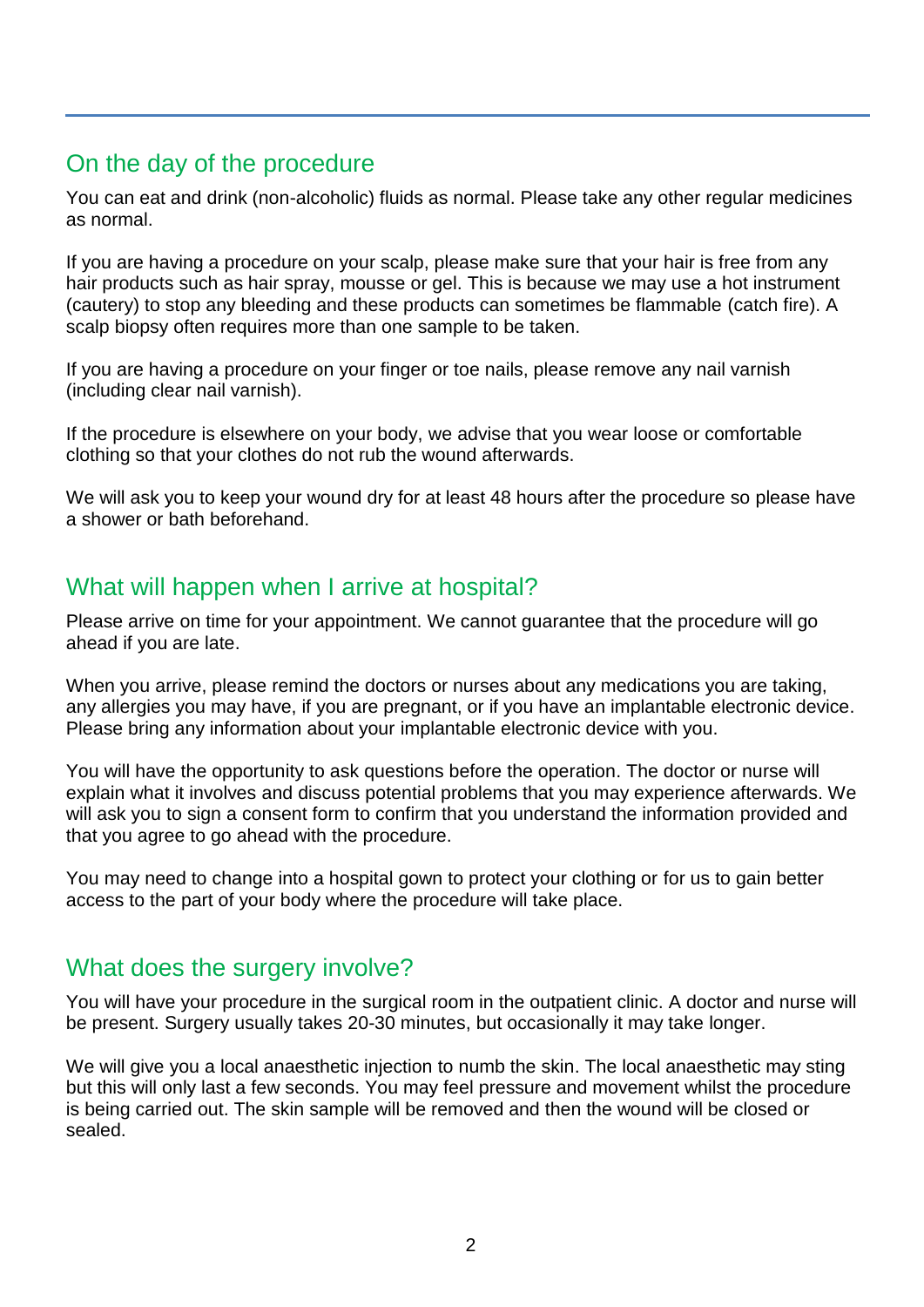#### Will I need stitches?

After a punch biopsy or excision biopsy, the wound will usually be closed with non-dissolving stitches. These need to be removed at your GP surgery after one to two weeks. Please ensure that you can attend the GP surgery. If you can't, for example, because of a holiday, please tell the doctor doing your procedure beforehand.

# What happens after the procedure?

The local anaesthetic wears off after two to three hours. You may need to take paracetamol to relieve pain after this. Do not take non-steroidal anti-inflammatory drugs such as aspirin or ibuprofen as these can increase bleeding.

The wound will usually be covered with a dressing which should be left on for 48 hours and kept dry. The doctor or nurse will give you further advice on wound care (and stitch removal if needed).

It is important to protect the wound to help healing and reduce scarring. Until the stitches have been removed please avoid the following:

- sports
- straining
- exercise / gym
- heavy lifting
- swimming
- putting the wound underwater e.g. in the bath
- driving, if the wound is on the foot or lower leg

Depending on where on the body your surgery was, we may advise you to avoid activities that can stretch the wound for four weeks after the procedure.

#### What are the risks involved in having skin surgery?

Skin surgery is generally safe but potential risks include:

**Bleeding:** if there is bleeding from the wound, apply pressure to the dressing for at least 15 minutes and keep the affected area raised. This will usually stop the bleeding. If the bleeding continues, return to the dermatology department if it is between 09.00 and 17.00. Outside of these hours go to your nearest A&E department.

**Bruising:** bruising may occur, especially if the procedure is near the eyes. This will disappear after 7 to 14 days and will not leave any permanent mark.

**Infection:** if the wound becomes very red, painful, hot, swollen, or oozes (leaks), it may be infected. You should see your GP who may prescribe antibiotics. The risk of infection is increased in smokers, people with diabetes and immunosuppressed patients.